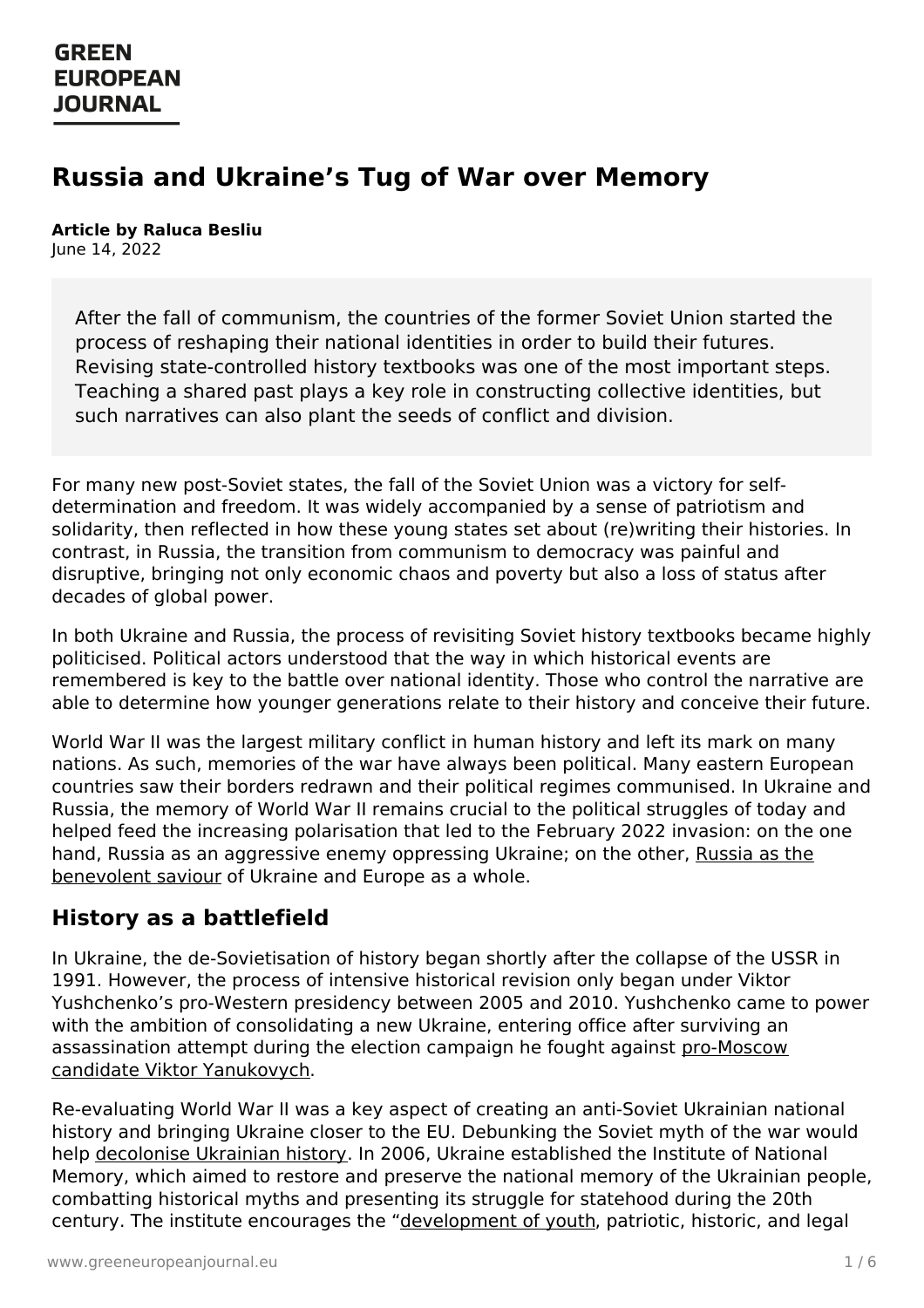#### organisations in Ukraine that will promote patriotism among Ukrainian population".

Controlling the narrative determines how younger generations relate to their history and conceive their future.

Over time, the institute proved to be relatively controversial. In 2015 it was involved in drafting the decommunisation laws that paved the way for the rehabilitation of ultranationalist leaders such as Stepan Bandera, who [collaborated](https://www.euronews.com/my-europe/2021/03/19/in-ukraine-stepan-bandera-s-legacy-becomes-a-political-football-again) with the Nazis and contributed to the deaths of thousands of Jewish and Polish people.

Around the same time, Russia was also moving to revise its history by revitalising its Soviet past. In 2005, during his annual address, Russian President Vladimir Putin called the collapse of the Soviet Union "the greatest geopolitical catastrophe of the century". This address came one month before a [celebration](https://www.nbcnews.com/id/wbna7632057) to mark 60 years since the end of World War II.

By 2009, the representation of the Second World War in official statements and the mass media had become a battlefield between Russia and Ukraine. Partly in response to the presentation of Russia as an aggressor in the Ukrainian media, then-Russian president Dmitry Medvedev launched the Presidential Commission of the Russian Federation to Counter Attempts to Falsify History to the Detriment of Russia's Interests. With a three-year mandate to "defend Russia against falsifiers of history and those who would deny the Soviet contribution to the victory in World War II" and reporting directly to the president, the commission was charged with collecting evidence on the falsification of historical facts and advising on how to deal with this. Medvedev justified its [creation](https://www.wsj.com/articles/SB124277297306236553) to counter supposedly "more hostile, more evil, and more aggressive" attempts to rewrite history to Russia's disadvantage.

Since 2006, Ukraine has classified the Stalin-era famine, the Holodomor, as targeted genocide against Ukrainians. Russia's response is that ethnic Russians also died of hunger during the same period in other parts of the USSR. At around the same time, Poland started investigating the massacre of [thousands](https://ipn.gov.pl/en/news/4041,The-IPNs-prosecutors-on-the-investigation-into-the-Katyn-Massacre.html) of Polish army officers by the Soviet secret police at Katyn during World War II. The Russian authorities refused to release information about this atrocity from their archives or to launch a new investigation. Medvedev's Russia perceived these countries' attempts to delve into key aspects of Ukrainian and Polish history as threats to Russia's version of history and vision of the past.

The creation of the presidential commission was met with criticism by both the Russian opposition and former Soviet countries, including Ukraine. The former accused it of working to develop a state ideology, which was constitutionally banned at the time, and of [rehabilitating](https://www.greeneuropeanjournal.eu) Stalin and his policies. Some Ukrainian academics saw the commission as an attempt by Russia to whitewash Soviet history and justify its ongoing denial of human rights.

#### **Ever more distant memories**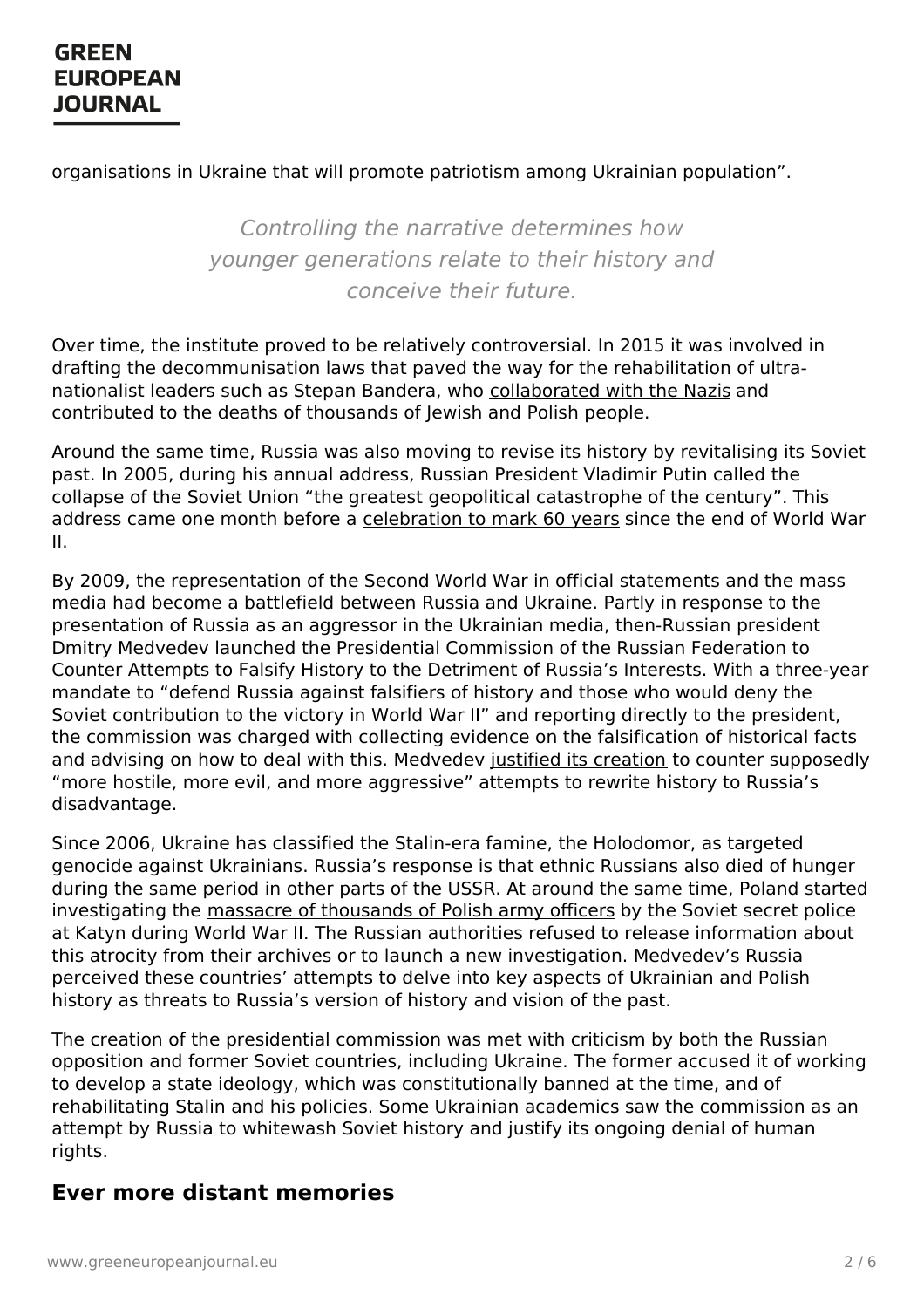Following his return to the presidency in 2012, Putin [fast-tracked](https://www.opendemocracy.net/en/odr/education-in-putin-s-russia-isn-t-about-history-but-scripture/) the imposition of a "new Russian history" curated to the political advantage of the regime. For Putin, shaping the historical narrative is a means to justify current actions through past events. The most flagrant example is Putin's 2021 essay "On the Historical Unity of Russians and [Ukrainians](http://en.kremlin.ru/events/president/news/66181)", in which he argues that the two countries, along with Belarus, are one people. It was a clear marker on the road to the invasion in 2022, and one that was built on a long-standing process of rationalisation.

In 2014, Putin signed a law criminalising the denial of Nazi crimes and the distortion of the Soviet Union's role in World War II. Infringements are punishable by five years' imprisonment. The law was seen as a way to enable the creation of a monolithic, triumphalist narrative of history for the [authoritarian](https://rest.neptune-prod.its.unimelb.edu.au/server/api/core/bitstreams/c98e17d5-4619-54ab-8923-425792d1002c/content) state that Russia was becoming, curtailing freedom of speech and suppressing any voice that might express a more critical outlook.

> For Vladimir Putin, shaping the historical narrative is a means to justify current actions through past events.

By 2015, Putin had created a consistent line on the history of World War II as part of a positive narrative for contemporary Russia: the war was an achievement of which the country could be proud, and the Soviet Union had played a central role in the defeat of Nazism. Unpleasant events had been historically necessary and were of little significance relative to other atrocities. In response, in 2015 Ukraine officially switched the day on which it marks the anniversary of the end of the Second World War from 9 May – as celebrated in Russia – to 8 May in line with other European countries. Instead of Victory Day, it is now known in Ukraine as the Day of Remembrance and Reconciliation.

Through the [decommunisation](https://biblio.ugent.be/publication/8707965/file/8711565) laws adopted in 2015, Ukraine replaced the Soviet term the "Great Patriotic War" with the term used in Europe, the Second World War. It also prohibited the "propaganda of totalitarian regimes", including by the "public denial of the criminal nature of the Communist totalitarian regime 1917-1991 in Ukraine and of the Nazi totalitarian regime, as well as the [dissemination](https://www.venice.coe.int/webforms/documents/default.aspx?pdffile=CDL-AD(2015)041-e) of information aimed to excuse the criminal nature of these regimes". The law has been criticised for its broadness and vagueness, which leaves its application almost completely at the discretion of the authorities and makes it "nearly impossible for individuals to properly anticipate lawful or unlawful behaviour".

Ukraine has not been the only actor to counter Russia's historical narrative of World War II. The European Union also subscribes to the vision put forth by many former members of the Soviet [Union.](https://www.greeneuropeanjournal.eu) In 2019, a European [Parliament](https://www.europarl.europa.eu/doceo/document/B-9-2019-0098_EN.html) resolution expressed concern over the Russian leadership's efforts to "distort historical facts and whitewash crimes committed by the Soviet totalitarian regime", regarding this as "a dangerous component of the information war waged against democratic Europe". It called on the European Commission to decisively counteract these efforts. The resolution further stated that the Molotov-Ribbentrop Pact, a non-aggression agreement signed between Nazi Germany and the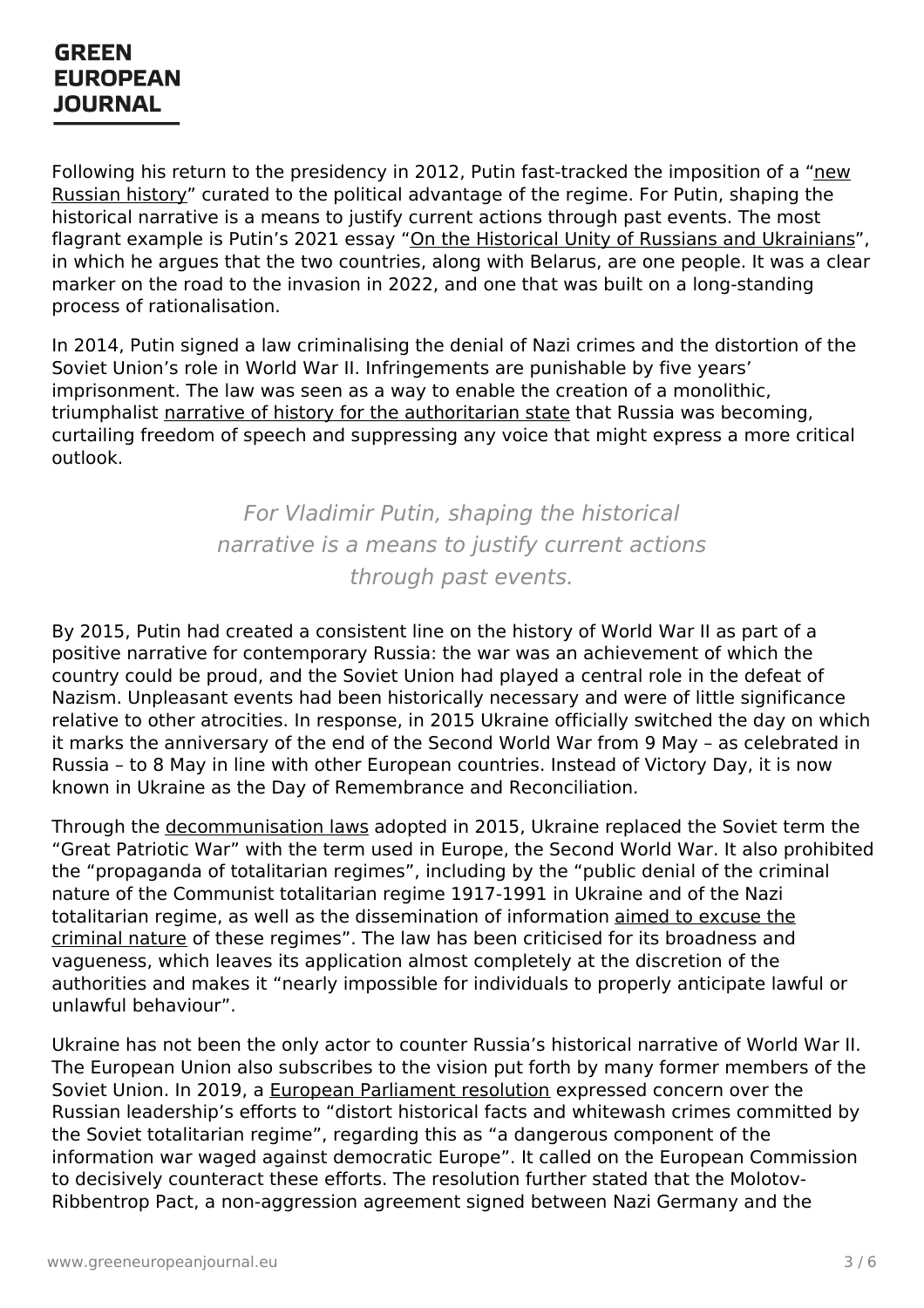Soviet Union, "paved the way for the outbreak of the Second World War". It compared the Soviet Union's actions to those of Nazi Germany, affirming that the two countries cooperated politically, economically, and militarily, with the common goal of conquering Europe.

Instead of building bridges or opening up dialogue on different historical interpretations that could lead to a more complex, multifaceted version of events, the European institutions also engaged in the politics of memory, targeting the official Russian version of World War II specifically. One of Putin's responses to these efforts was to launch a new Commission on Historical Education in 2021. Consisting of various state bodies including the secret services, its remit is to [ensure](https://khpg.org/en/1608809430) "an aggressive approach to upholding the Russian Federation's national interests linked with preserving historical memory and the development of educational activities in the area of history". The creation of the commission coincided with the Russian Ministry of Education's approval of school history textbooks presenting Russia's invasion and annexation of Crimea as a "peaceful process" that involved no Russian soldiers.

#### **Different textbooks, different stories**

The historico-political dichotomy that has developed between Russia and Ukraine has been translated into their respective history curricula. Ukraine has gradually portrayed Russia as an oppressive and aggressive enemy, while Russia presents itself as the liberator of Europe, sacrificing its troops for the greater good of the continent.

In Russia, the approval of history textbooks has become heavily centralised. In the past, teachers could choose from a wider range of history textbooks, but during a teachers' conference at the Kremlin in 2007, Putin claimed that "many textbooks are written by people who work to get foreign grants." He accused their writers of dancing "to the polka that others have paid for" and vouched to only approve textbooks with "a more openly nationalistic view of the past". He subsequently began to hand out grants to approved authors, and the government granted itself the power to decide which textbooks could be used. In 2013, Putin endorsed the creation of a standardised textbook presenting a singular version of Russian history, developed with the aim of [promoting](https://www.eurozine.com/rewriting-russian-history/) patriotism and a sense of civic responsibility.

In Ukraine, while there is greater textbook diversity, there is also substantial control over content. The Institute of History is tasked with examining textbooks and assessing their content "based on compliance with the task of the formation of national patriotism". This ultimately also creates a singular vision of history to be presented in schools. The following example provides a striking illustration of the disparity between the two countries' history textbooks. At the end of 1942, groups of Ukrainian partisans united to form the Ukrainian Insurgent Army (UPA). When the Nazis were forced out of Ukraine in 1943, the Soviets turned their [attention](https://www.greeneuropeanjournal.eu) to the UPA to prevent the development of an independent Ukrainian army. Fighting between the two forces continued until the UPA's elimination in 1953. In Ukrainian textbooks, UPA fighters are [presented](https://www.tandfonline.com/doi/abs/10.1080/00085006.2012.11092718) as both "heroic and tragic figures", liberating Ukrainian towns and villages while defending civilians and constituting "the avant-garde of the Ukrainian nation of victims". In this way, the Soviet Union is portrayed as an enemy of Ukraine even after the end of World War II, bringing devastation and terror to the country. In Russian history books, in contrast, the UPA is described as a band of traitors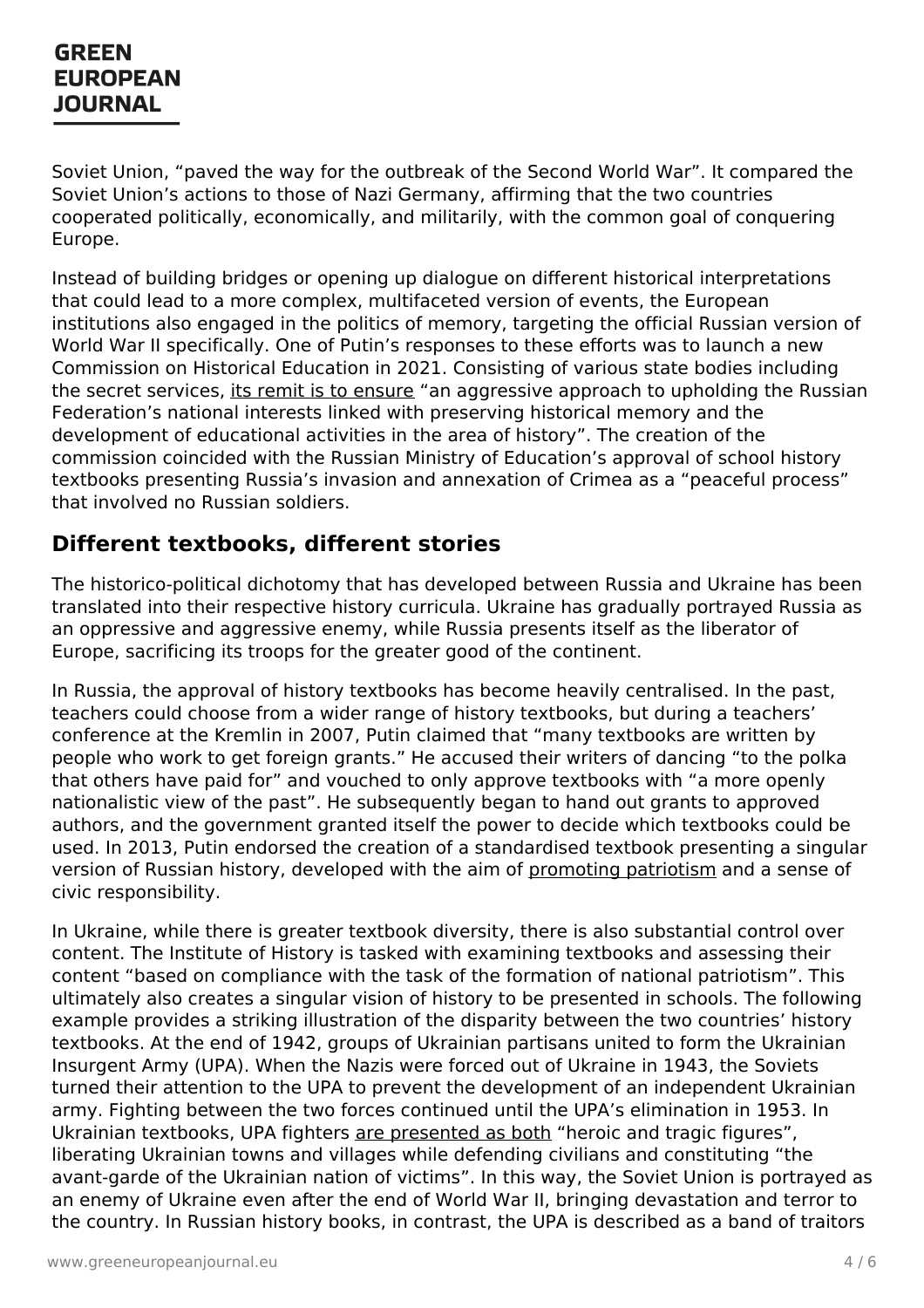who served Nazi Germany and supported the SS, aiming to destroy Soviet power with support from the West. Russian textbooks emphasise that, between 1944 and 1954, the UPA killed tens of thousands of innocent civilians.

A further example of the stark divergence between the Russian and Ukrainian textbook narratives is their portrayal of the beginning of World War II. According to the Russian narrative, the war started in 1941 as the Great Patriotic War to liberate parts of the Motherland after Russia was directly attacked by the Nazis. The war is portrayed as one of the most patriotic moments for the country: a fight for freedom and independence. With regard to the eve of the war, Russian textbooks only give a general overview. The Molotov-Ribbentrop Pact, which contained a secret protocol dividing eastern Europe into Nazi and Soviet spheres of influence, is presented as a necessary measure, justified by circumstances. There is no commentary on or consideration of the legal and moral considerations of the secret protocol. The fact that the countries mentioned therein quickly joined the Soviet Union is presented as a [democratic](https://www.academia.edu/37778498/Memory_of_World_War_II_in_contemporary_Russian_school_history_textbooks) choice rather than an imposition.

> The EU subscribes to the vision of history that former members of the Soviet Union have put forth.

If Russian history textbooks gloss over the Molotov-Ribbentrop Pact, their Ukrainian counterparts give it a central role marking the beginning of World War II. The pact is portrayed as an indication of the "imperial nature" of both countries. When it comes to the overall presentation of the war in Ukrainian textbooks for students of all ages, both the Soviet Union and Germany are portrayed as enemies. In a fifth-year textbook, it is stated that neither Nazi Germany nor the Soviet Union were "concerned about the liberation of Ukraine and the establishment of an independent state".

#### **Shaping the next generation**

Through the politicisation of history textbooks, the leaderships of both Russia and Ukraine are constructing and promoting specific perceptions of both their own nations and their neighbours. These textbooks work towards creating nationalistic populations, entrenched in their own collective identities. This presentation of history provides the basis for the political views and identities of today's students and creates fertile ground for justifying hostile actions against other groups. The effects of the politicisation of historical memory can be observed in the considerable support among the Russian population for both the annexation of Crimea in 2014 and the full-scale invasion of Ukraine in 2022. Similarly, Ukrainian textbooks provide a longer historical narrative in which the Ukrainian people's resistance to foreign domination can be situated.

The [current](https://www.greeneuropeanjournal.eu) conflict will likely only intensify the politicisation of history in the two countries. This process has already started. In Russia, textbooks for special lectures in 2022 will indicate that Russia did not invade Ukraine this year, but rather engaged in self- defence against external threats. During the current invasion, the Russian military has been accused of confiscating and destroying Ukrainian history textbooks, [considered](https://www.euractiv.com/section/europe-s-east/opinion/russia-burns-our-books-hoping-to-destroy-our-nation/) by the Kremlin as "extremist literature".